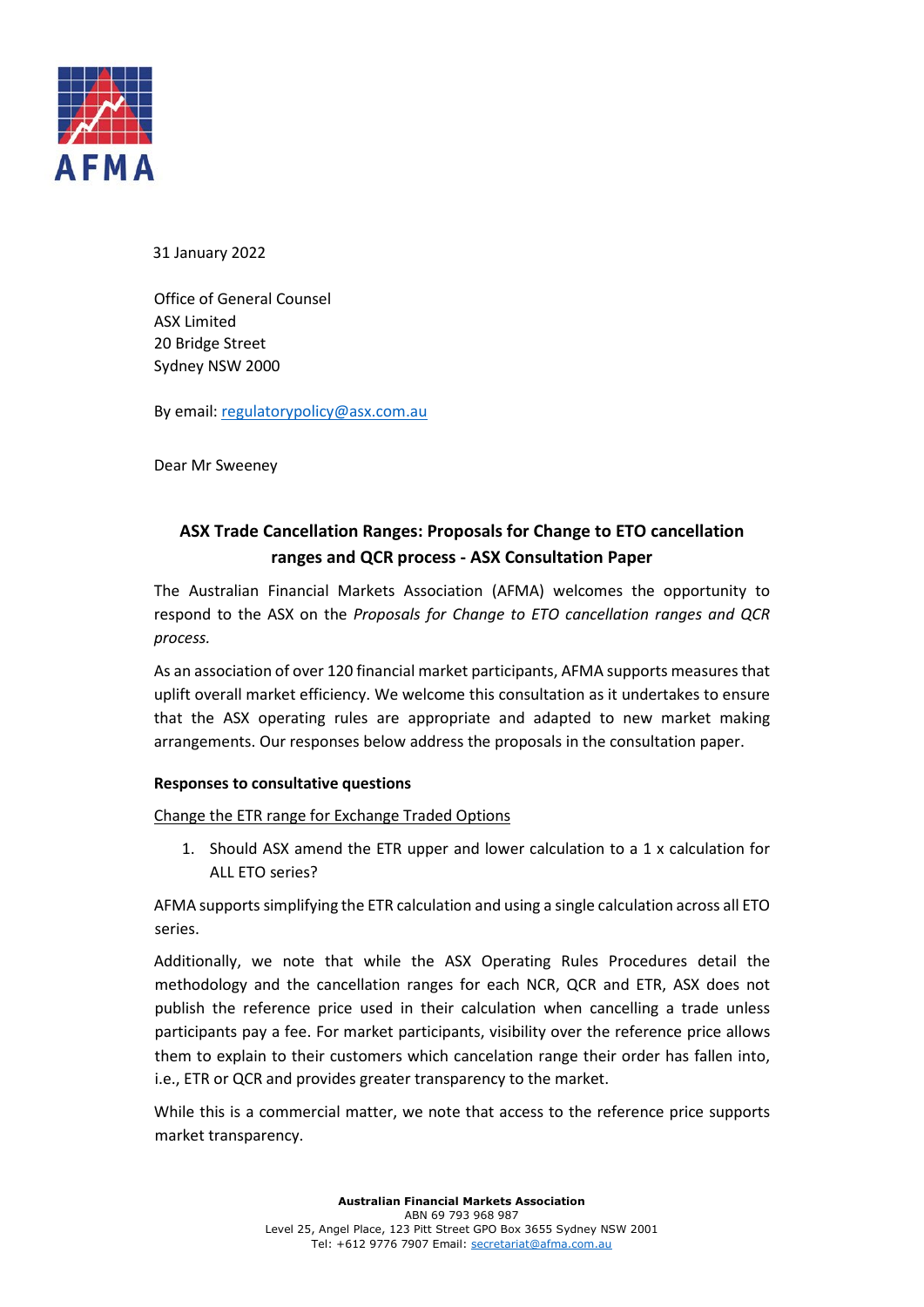2. Should ASX introduce a minimum range of +/- 10c (Single Stock) or +/- 5pts (Index) for the ETR upper and lower calculation?

AFMA supports the introduction of a minimum range. Based on member feedback, we agree with the proposed +/- 5pts (Index). However, for Single Stock, the feedback has been that  $+$  /  $-$  5c is more appropriate to also accommodate low dollar stocks or low premium options.

3. If the ASX proceeds with this proposal, is a 6-week notice period sufficient from the implementations date?

Based on member feedback, AFMA confirms that a 6-week notice period is sufficient from the implementation date as the required systems changes will be limited.

### Change the QCR consent time from 5 minutes to 10 minutes

4. Should ASX amend the time given to consent to a cancellation that has been identified as being in the QCR from 5 minutes to 10 minutes?

AFMA supports the proposed increase in the time to provide consent to a cancellation in the QCR to 10 minutes. This proposal is consistent with the feedback we have received from our members as it allows participants enough time to communicate and confirm with clients about their intentions when an error is claimed. We note that this timeframe adds to market efficiency by reducing inaccurate outcomes for both participants and clients.

5. If the ASX proceeds with this proposal, is a 6-week notice period sufficient from the implementation date?

Based on member feedback, AFMA confirms that a 6-week notice period is sufficient from the implementation date as the required systems changes will be limited.

## Incorporation of TMC cancelation and re-pricing requests in the Request for Cancellation

6. Should ASX include requests for a re-pricing of TMC trades in the standard cancellation timeframes

AFMA supports the proposed timeframe for re-pricing requests to be consistent with the current Request for Cancellation timeframes i.e., 30 mins from time of execution and within 10 mins of market close.

7. If you answered NO to Question 1, is a 4:30pm cut off appropriate?

Based on member feedback, AFMA notes it would be preferable for ETR requests to be made within 2 hours of the trade to allow sufficient time to address any extreme errors. We particularly note that any shorter period may create disadvantages for the retail broker market.

8. If the ASX proceeds with this proposal, is a 6-week notice period sufficient from the implementations date?

Based on member feedback, AFMA confirms that a 6-week notice period is sufficient from the implementation date as the required systems changes will be limited.